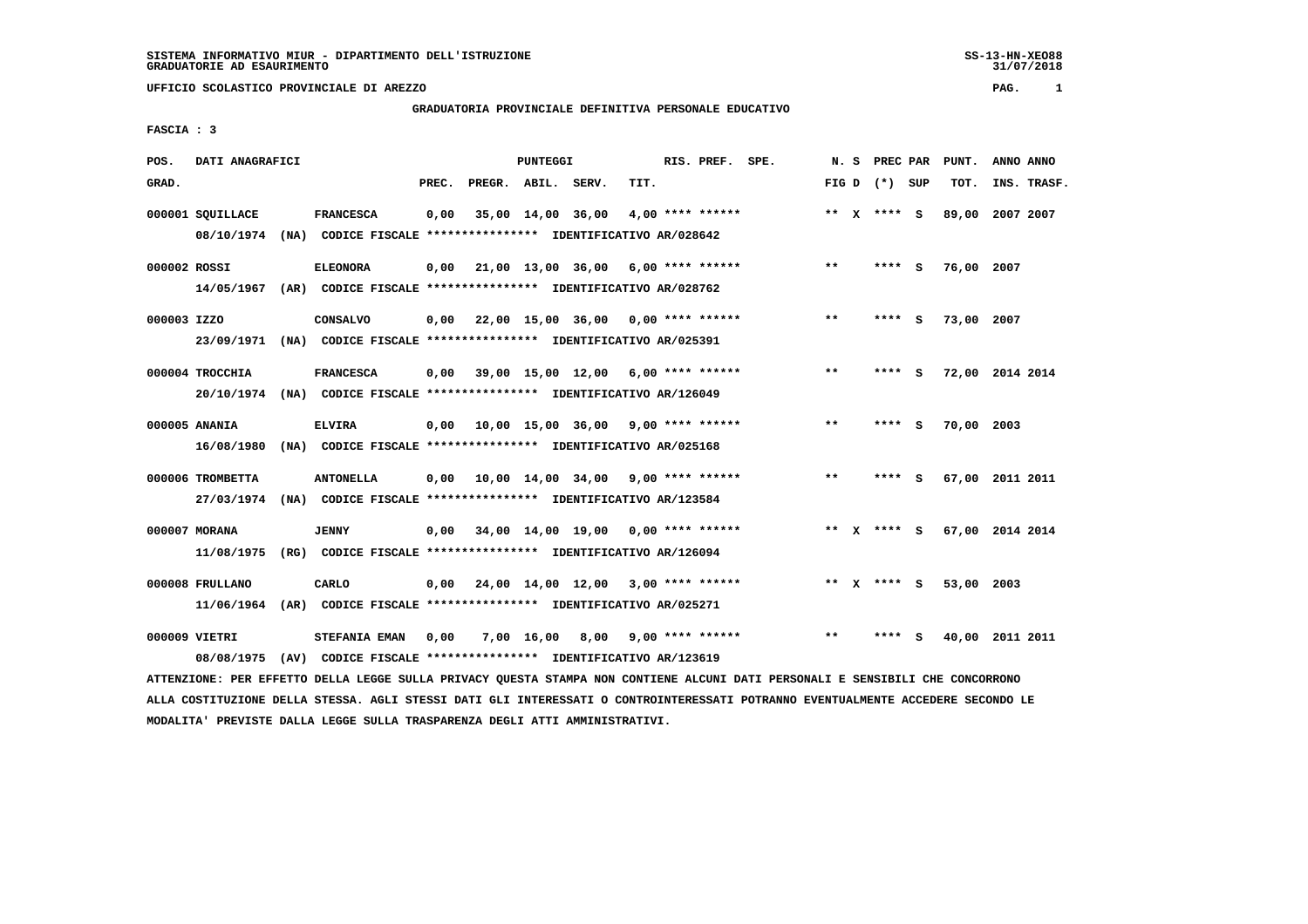**UFFICIO SCOLASTICO PROVINCIALE DI AREZZO PAG. 2**

## **GRADUATORIA PROVINCIALE DEFINITIVA PERSONALE EDUCATIVO**

 **FASCIA : 3**

| POS.        | DATI ANAGRAFICI    |      |                                                               |       |                    | <b>PUNTEGGI</b> |                                     |      | RIS. PREF. SPE.         | N.S   | PREC PAR        |     | PUNT.           | ANNO ANNO |             |
|-------------|--------------------|------|---------------------------------------------------------------|-------|--------------------|-----------------|-------------------------------------|------|-------------------------|-------|-----------------|-----|-----------------|-----------|-------------|
| GRAD.       |                    |      |                                                               | PREC. | PREGR. ABIL. SERV. |                 |                                     | TIT. |                         |       | FIG D $(*)$ SUP |     | TOT.            |           | INS. TRASF. |
|             | 000010 ROMANO      |      | <b>FRANCESCO</b>                                              | 0,00  |                    | 17,00 15,00     | 0,00                                |      | $0.00$ **** ******      | $* *$ | **** S          |     | 32,00           | 2007 2007 |             |
|             | 20/11/1971         |      | (AV) CODICE FISCALE **************** IDENTIFICATIVO AR/028826 |       |                    |                 |                                     |      |                         |       |                 |     |                 |           |             |
| 000011 VERI |                    |      | <b>CRISTINA</b>                                               | 0,00  |                    | 7,00 14,00      | 6,00                                |      | 0,00 **** ******        |       | ** x **** S     |     | 27,00 2003      |           |             |
|             | 27/06/1966         |      | (AR) CODICE FISCALE **************** IDENTIFICATIVO AR/025482 |       |                    |                 |                                     |      |                         |       |                 |     |                 |           |             |
|             | 000012 MESSINA     |      | ADRIANO                                                       | 0,00  |                    | 2,00 16,00      | 6,00                                |      | 3,00 **** ******        | ** X  | **** S          |     | 27,00 2005 2005 |           |             |
|             | 23/03/1965         |      | (VV) CODICE FISCALE **************** IDENTIFICATIVO AR/027259 |       |                    |                 |                                     |      |                         |       |                 |     |                 |           |             |
|             | 000013 VIVOLO      |      | <b>MARIA</b>                                                  | 0,00  |                    |                 | $0,00$ 14,00 10,00 0,00 **** ****** |      |                         | $* *$ | ****            | S.  | 24,00 2003      |           |             |
|             | 16/07/1977         |      | (VV) CODICE FISCALE **************** IDENTIFICATIVO AR/025477 |       |                    |                 |                                     |      |                         |       |                 |     |                 |           |             |
|             | 000014 GAGLIONE    |      | VIRGINIA                                                      | 0.00  |                    | 6,00 16,00      | $2,00$ 0,00 **** ******             |      |                         | $***$ | ****            | - S | 24,00 2014 2014 |           |             |
|             | 15/11/1970         |      | (NA) CODICE FISCALE **************** IDENTIFICATIVO AR/126083 |       |                    |                 |                                     |      |                         |       |                 |     |                 |           |             |
|             | 000015 DE CANDIA   |      | <b>MARIA ROSARIA</b>                                          | 0,00  |                    | $6,00$ 14,00    | 0,00                                |      | $0.00$ **** ******      | $* *$ | ****            | - S | 20,00 2014 2014 |           |             |
|             | 28/01/1964         |      | (NA) CODICE FISCALE **************** IDENTIFICATIVO AR/126110 |       |                    |                 |                                     |      |                         |       |                 |     |                 |           |             |
|             | 000016 ZANGARELLI  |      | LUCA                                                          | 0,00  |                    | 3,00 14,00      | 0,00                                |      | 0,00 **** ******        | $***$ | ****            | - 5 | 17,00 2007      |           |             |
|             | 27/03/1976         |      | (PG) CODICE FISCALE **************** IDENTIFICATIVO AR/028534 |       |                    |                 |                                     |      |                         |       |                 |     |                 |           |             |
|             | 000017 CARNESCIALI |      | <b>ROSARIA</b>                                                | 0,00  |                    | 0.00 15.00      | 0,00                                |      | 0,00 **** ******        | $* *$ | **** S          |     | 15,00 2003      |           |             |
|             | 02/10/1966         |      | (AR) CODICE FISCALE **************** IDENTIFICATIVO AR/025219 |       |                    |                 |                                     |      |                         |       |                 |     |                 |           |             |
|             | 000018 ROMANUCCI   |      | <b>ROSARIA</b>                                                | 0,00  |                    | $0,00$ 15,00    |                                     |      | $0,00$ 0,00 **** ****** | $***$ |                 | s   | 15,00 2011 2011 |           |             |
|             | 09/01/1978         | (NA) | CODICE FISCALE **************** IDENTIFICATIVO AR/123698      |       |                    |                 |                                     |      |                         |       |                 |     |                 |           |             |

 **ATTENZIONE: PER EFFETTO DELLA LEGGE SULLA PRIVACY QUESTA STAMPA NON CONTIENE ALCUNI DATI PERSONALI E SENSIBILI CHE CONCORRONO ALLA COSTITUZIONE DELLA STESSA. AGLI STESSI DATI GLI INTERESSATI O CONTROINTERESSATI POTRANNO EVENTUALMENTE ACCEDERE SECONDO LE MODALITA' PREVISTE DALLA LEGGE SULLA TRASPARENZA DEGLI ATTI AMMINISTRATIVI.**

 $31/07/2018$